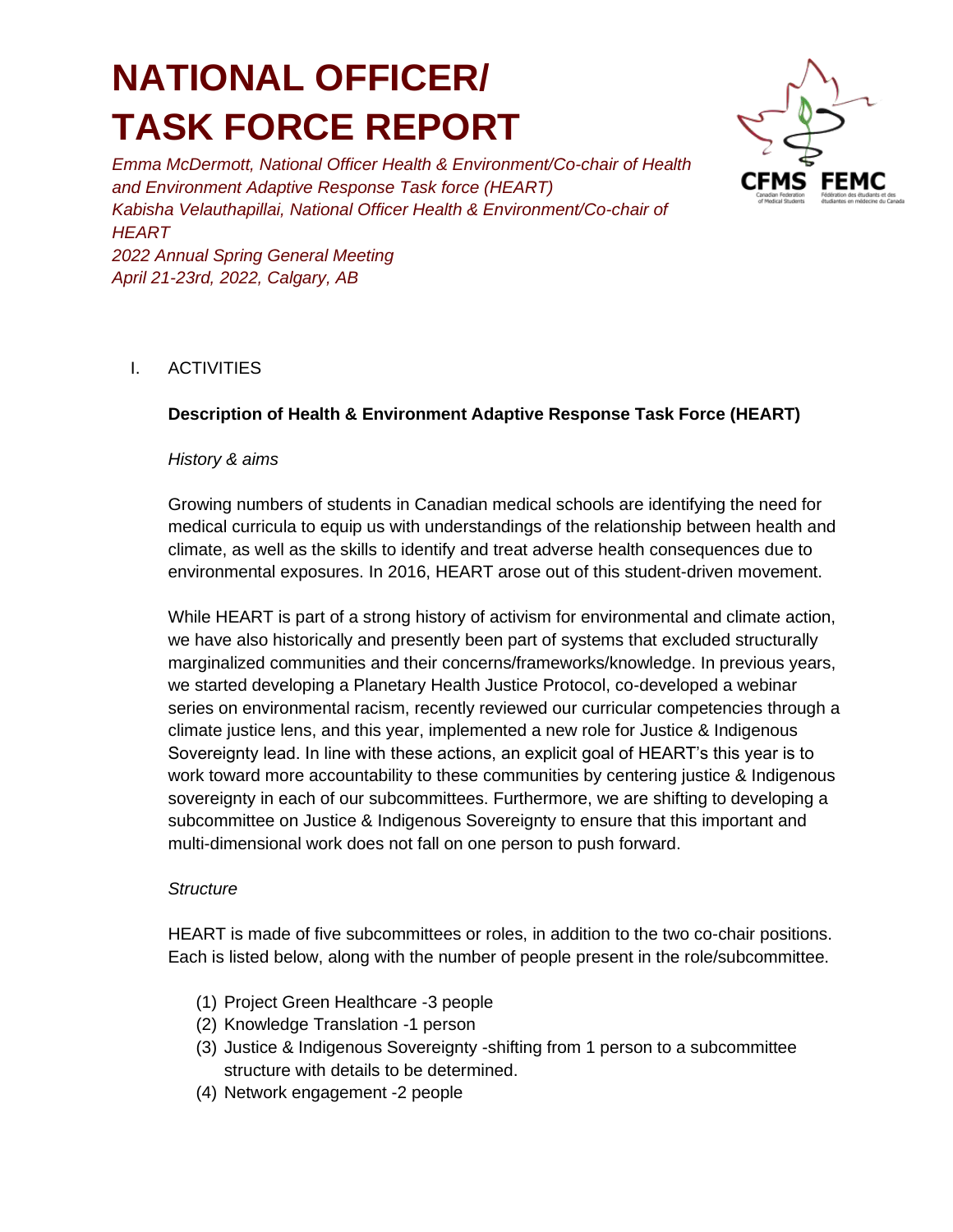- (a) Social media -1 person
- (b) Lead of Local Officers of Sustainability -1 person
- (5) Curriculum evaluation -3 people

#### *Collaborations*

Canadian Federation of Medical Students (CFMS) Global Health Portfolio Canadian Association of Physicians for the Environment (CAPE) Canadian Coalition of Green Health Care (CCGHC) IFMSA-Quebec Green Team IFMSA-Panama Global Health Portfolio Canadian Coalition of Environmental & Climate Justice (CCECJ) Global Consortium on Climate and Health Education (GCCHE)

## **Project Green Healthcare (PGH)**

PGH consists of a yearly cohort of teams from various Canadian medical schools who partner with local hospitals to develop and implement green quality improvement projects. The goal of this subcommittee is to provide optimal support to all PGH teams. For 2022, the subcommittee has hosted the Community of Practice meeting, applied for a source of funding for PGH teams, and has amplified the work of teams via social media. Furthermore, the subcommittee is developing a centralized resource hub of deliverables, while also compiling the results of previous projects.

In line with our priority to integrate a justice & Indigenous sovereignty agenda in all our subcommittees and roles, PGH has been developing critical land acknowledgements at its Community of Practice meetings. Furthermore, the team has been working to develop questions in its team reporting questionnaires on how their project aligns with principles of planetary health justice. Lastly, in the next round of applications, they will be integrating a question on planetary health justice in the assessment matrix.

## **Knowledge Translation**

The knowledge translation role is working with IFMSA-QC's Green Team on their Meatless Mondays social media initiative. Relating to our focus on anti-oppression, they are developing a distributable infographic on the need to recognize that a meatless option is not feasible for all communities, such as those whose traditional diets consist largely of meats, given their environments and practices. Furthermore, they have been developing a direct action calendar to document and share various environmental initiatives taking place across so-called Canada. They are also working with the co-chair role to further develop theory and practice for medical education at the intersections of anti-oppression and environmental health. In terms of next steps, the knowledge translation role will continue work on these projects, while developing a speaker series in collaboration with team members.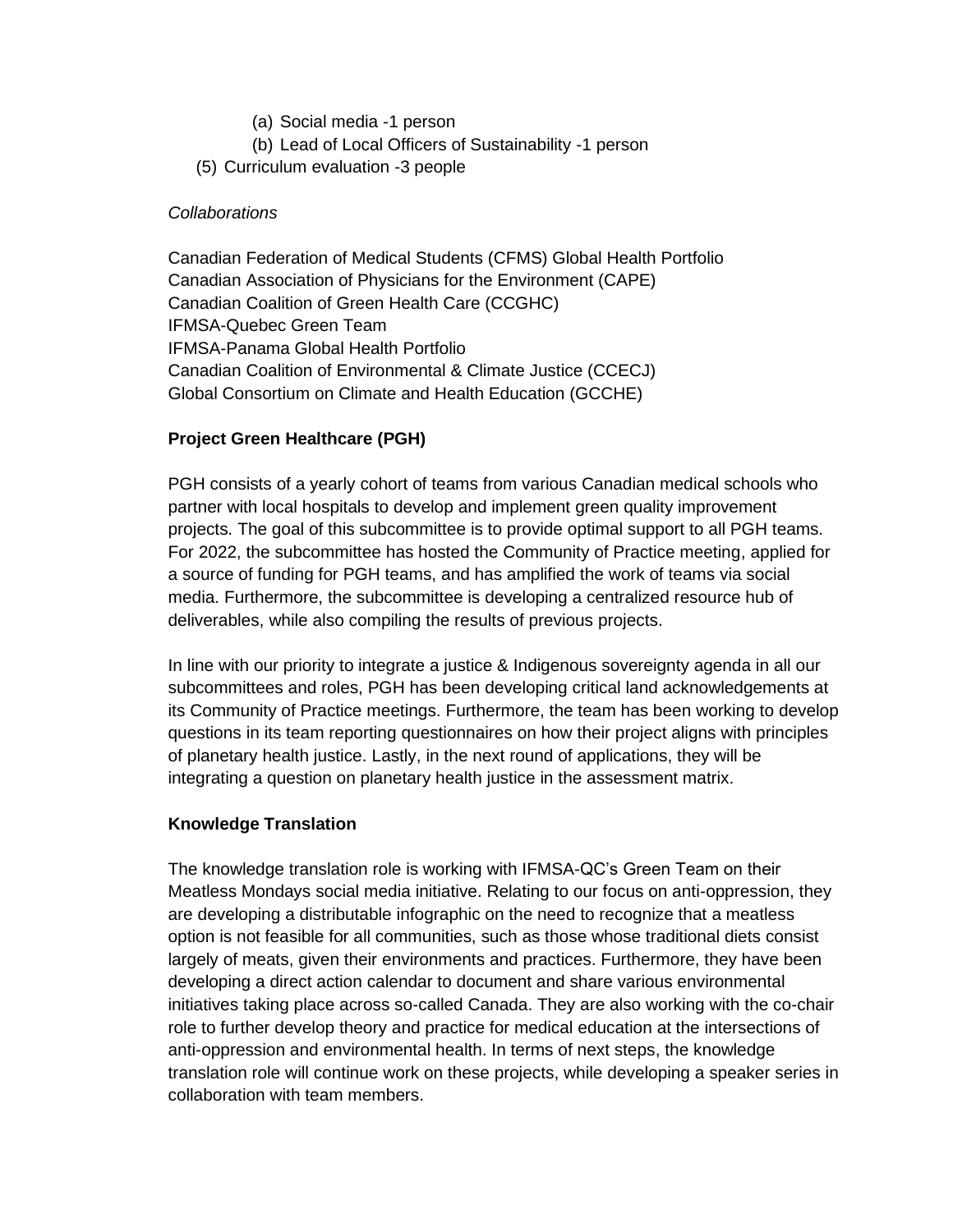Relating to these latter initiatives embedded in anti-oppression, HEART's subcommittee on Justice & Indigenous Sovereignty has been developing collaborations with the Canadian Coalition of Environmental & Climate Justice (CCECJ). As such, the knowledge translation role has been co-developing a social media strategy for a national action campaign led by the CCECJ and the ENRICH Project.

## **Justice & Indigenous Sovereignty**

This initially started as a role but is now transitioning into a subcommittee to ensure that the weight of this important and extensive work does not fall on any one individual. The first project for this subcommittee is the national action campaign referred to above. The campaign's purpose is to advocate on a federal level for passing [Bill C-226:](https://www.parl.ca/legisinfo/en/bill/44-1/c-226) An Act respecting the development of a national strategy to assess, prevent and address environmental racism and to advance environmental justice. The subcommittee has been developing a social media strategy to mobilize medical students, physicians, and others within and outside the healthcare fields to confirm support of federal MPs for the next reading in the House of Commons.

In addition to this project, the overall aim of this committee will be to ally itself with communities at the margins to recognize and recognize the inextricable ties between anti-oppression and environmental/climate health. Part of this initiative involves beginning to develop collaborations with groups working on environmental and climate justice, particularly led by marginalized communities, themselves. It also involves increased communications and collaborations with student groups led by marginalized communities as well, as HEART is attempting to address some of unconscious, systemic biases. Lastly, to develop a long-term plan for the subcommittee and HEART as a whole, they will also work toward developing a Justice & Indigenous Sovereignty protocol to serve as a guide for future HEART cohorts.

## **Network Engagement**

The network engagement subcommitte has been working on connecting and engaging with CFMS student membership and building a stronger, more engaged community. One method through which they are doing so is updating the design of the newsletter to allow for more engagement. Furthermore, they are providing prompting questions in newsletters to engage people via social media, highlighting HEART members each month, and promoting local initiatives from Local Officers of Sustainability. Additionally, there is more intention around centering Black, Indigenous, and other racialized communities, including students, in efforts. Relating to this, the subcommittee has been working to highlight Indigenous climate knowledge and activism, acknowledging that Indigenous communities are often at the forefront of climate action and it is vital for settlers to center and learn from Indigenous communities.

# **Curriculum Evaluation**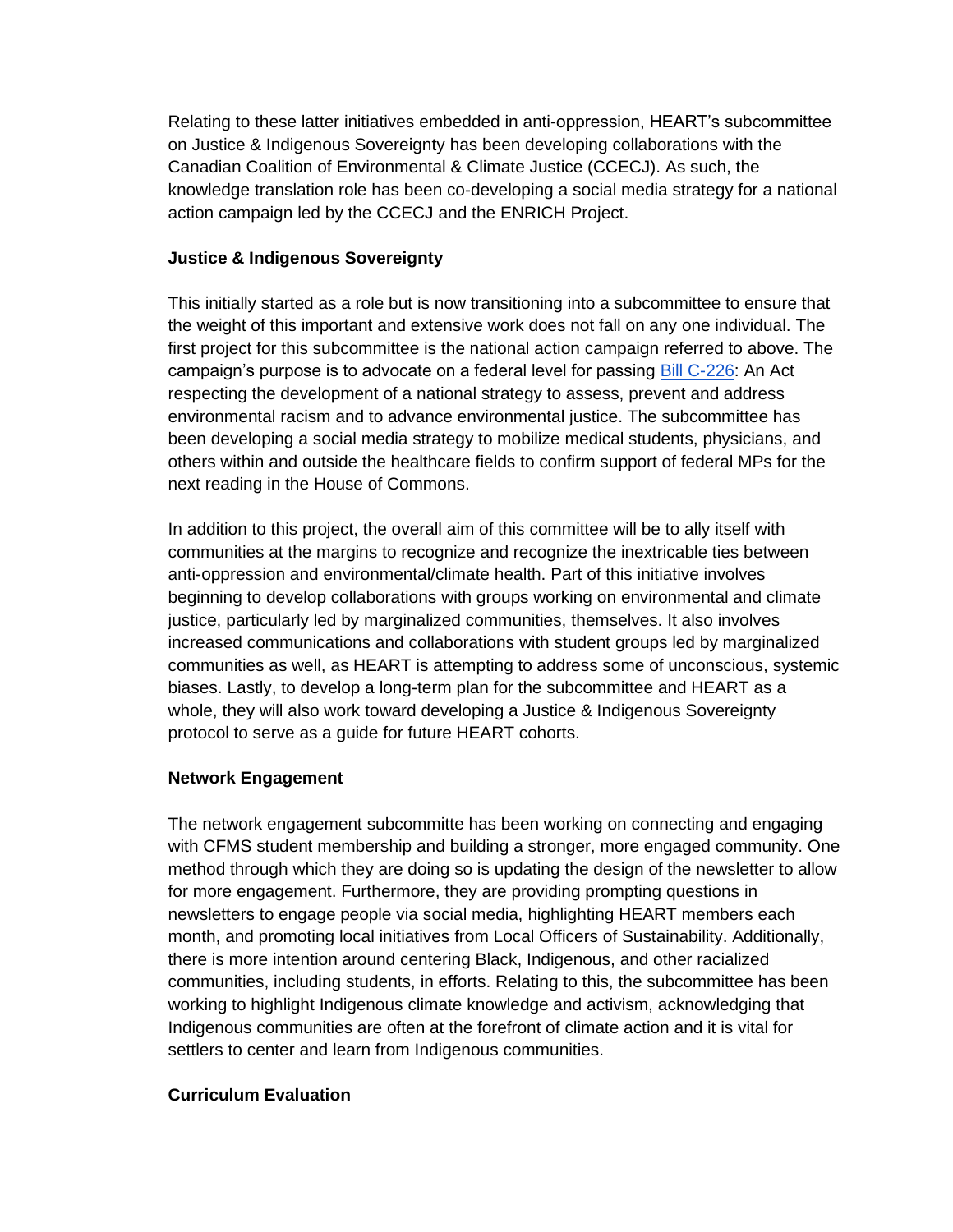In 2021, HEART members updated the learning competencies with an emphasis on climate justice & Indigenous sovereignty. This year, the curriculum evaluation subcommittee developed and included metrics on climate justice & Indigenous sovereignty in the CFMS curriculum evaluation. This evaluation has since been distributed to all medical schools in so-called Canada. Following completion of these evaluations, the subcommittee will analyze and compile findings. They will then draft a report that is to be distributed to all medical schools in so-called Canada.

Furthermore, the committee is working on further aligning its work with the Planetary Health Report Card, identifying the strengths of each evaluation and facilitating the process for students and faculty who will be engaging in this assessment. A longer-term goal of the subcommittee is to support local officers of sustainability and other medical students as they engage in curriculum changes and dialogue with faculty on such changes.

## **Involvement with HEART**

HEART welcomes anyone to attend our bi-weekly meetings. We are currently recruiting for our subcommittee on Justice & Indigenous Sovereignty but are also open to people joining the other areas of HEART as well.

| <b>Date</b>                | <b>Meeting</b>                                                                                                                                                         | Location |
|----------------------------|------------------------------------------------------------------------------------------------------------------------------------------------------------------------|----------|
| December 2021 -<br>present | Bi-weekly (once every 2 weeks) meetings with HEART<br>committee, along with subcommittee/role-specific<br>meetings that are interspersed between bi-weekly<br>meetings | Online   |
| January 12, 2022           | CFMS Global Health Portfolio -National Officers<br>Orientation                                                                                                         | Online   |
| February 6, 2022           | <b>IFMSA-Quebec Green Team meeting</b>                                                                                                                                 | Online   |
| February 7, 2022           | <b>CFMS Global Health Portfolio - Weekly Planning</b><br>meeting                                                                                                       | Online   |
| February 9, 2022           | CFMS Global Health Portfolio -Monthly Planning<br>meeting                                                                                                              | Online   |
| February 15, 2022          | <b>IFMSA-Panama Global Health Portfolio</b>                                                                                                                            | Online   |
| February 17, 2022          | The Canadian Coalition for Environmental & Climate                                                                                                                     | Online   |

#### II. MEETINGS ATTENDED